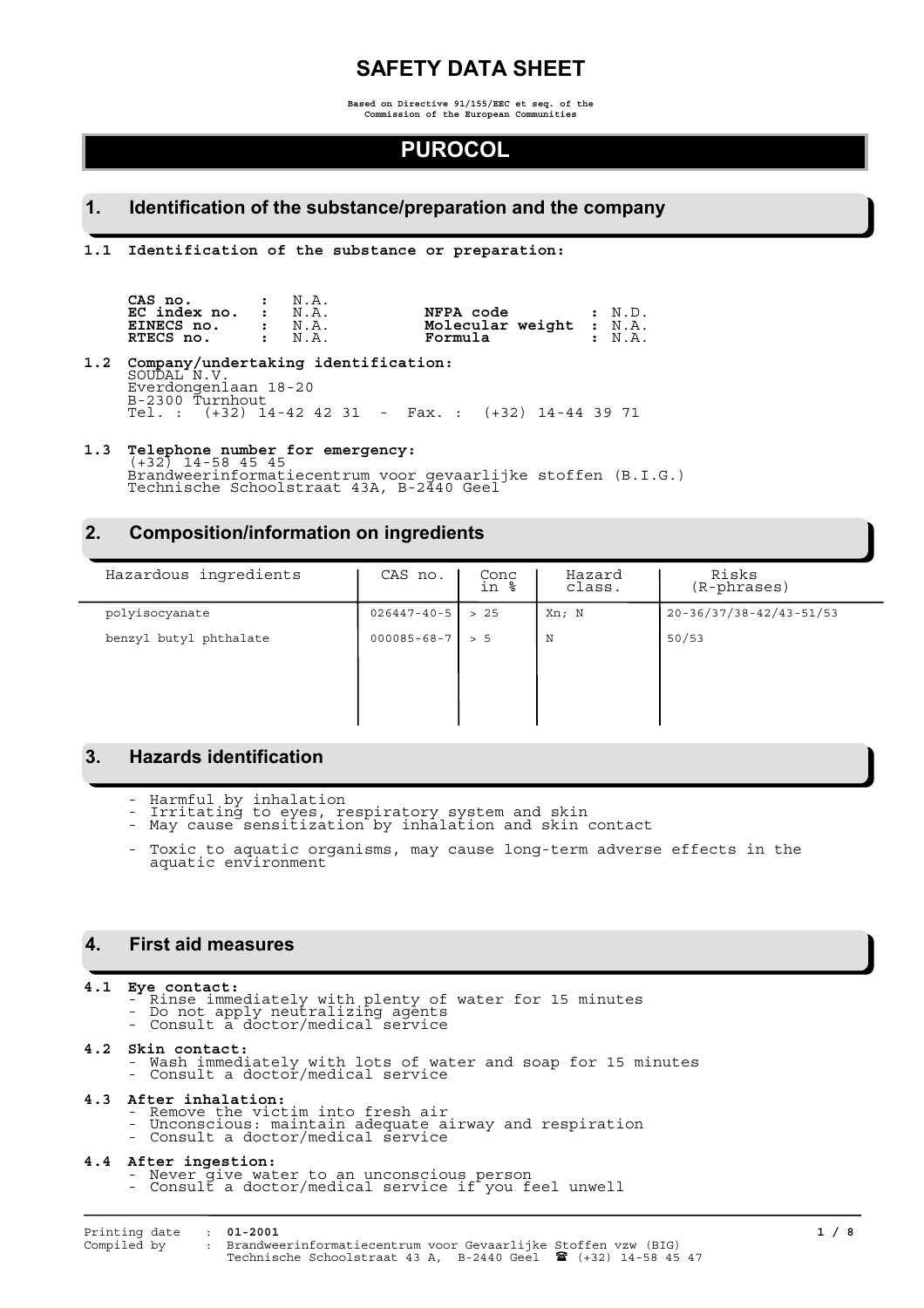### **5. Fire-fighting measures**

- **5.1 Suitable extinguishing media:**
	- Water spray
	- Polyvalent foam - Dry chemical powder
	- Carbon dioxide
- **5.2 Unsuitable extinguishing media:** No data available
- 
- **5.3 Special exposure hazards:** On burning: release of toxic and corrosive gases/vapours: nitrous vapours, carbon monoxide carbon dioxide

### **5.4 Instructions:**

- Dilute toxic gases with water spray
- Take account of toxic firefighting water - Use firefighting water moderately and contain it
- **5.5 Special protective equipment for firefighters:** Heat/fire exposure: compressed air/oxygen apparatus
	- Heat/fire exposure: gas-tight suit
		-

## **6. Accidental release measures**

### **6.1 Personal protection:** see 8.3

# **6.2 Environmental precautions:** - Prevent soil and water pollution

- 
- Substance must not be discharged into the sewer
- Contain leaking substance, pump over in suitable containers - Plug the leak, cut off the supply
- Dam up the solid spill

- **6.3 Clean-up:** Scoop solid spill into closing containers
	- Carefully collect the spill/leftovers
	- Clean contaminated surfaces with an excess of water - Wash clothing and equipment after handling
	-

### **7. Handling and storage**

- **7.1 Handling:** Observe very strict hygiene avoid contact
	- Do not discharge the waste into the drain - Remove contaminated clothing immediately
	- Clean contaminated clothing
- **7.2 Storage:** Meet the legal requirements
	- Keep away from: heat sources

**Storage temperature:** N.D.

- **7.3 Materials for packaging:** suitable : synthetic material
	- to avoid : no data available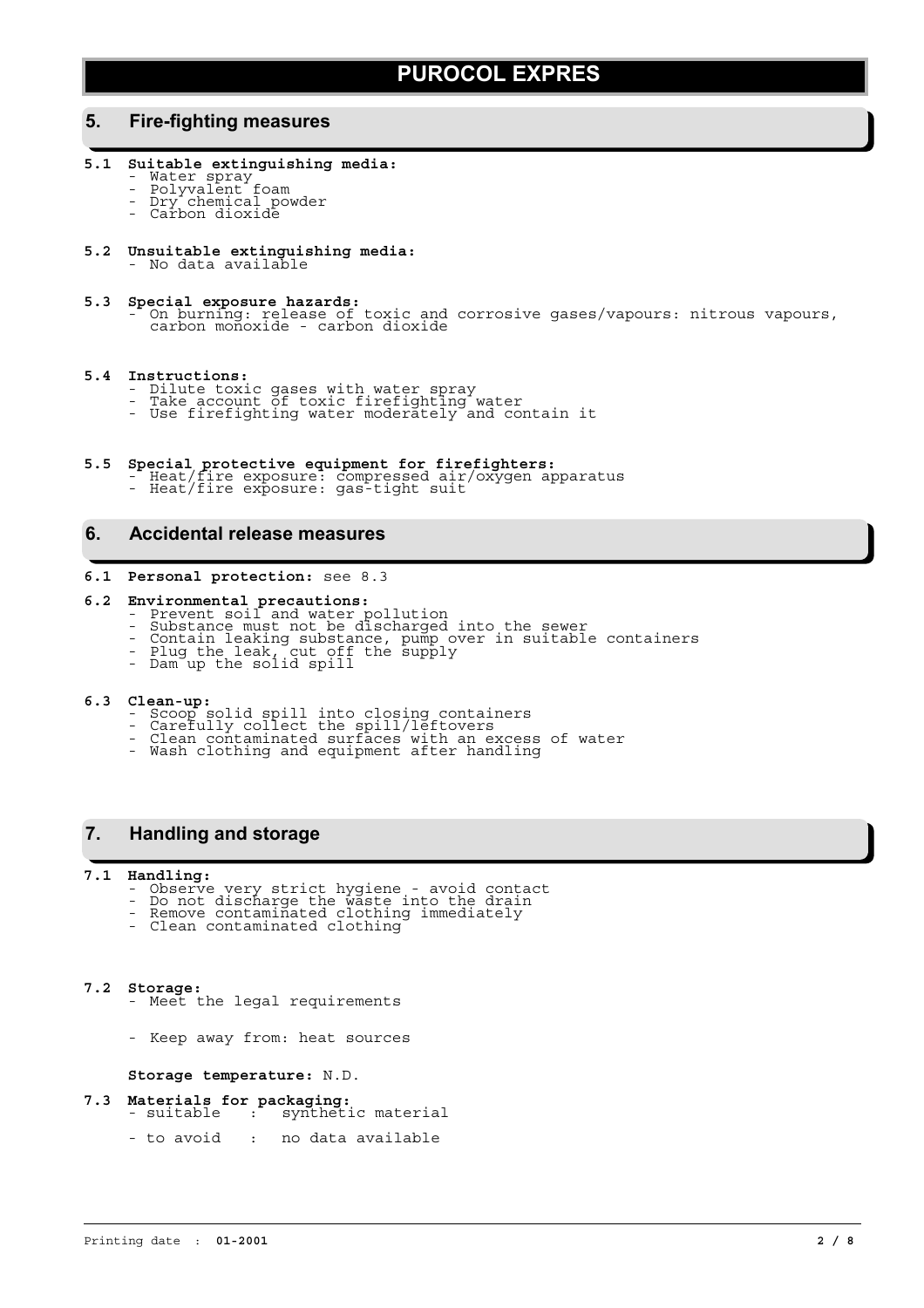## **8. Exposure controls/Personal protection**

**8.1 Recommended engineering controls:** - Carry operations in the open/under local exhaust/ventilation or with respiratory protection

**Sampling methods:** - Isocyanates (NIOSH 5522)

- Isocyanates (NIOSH 5521)

### **8.2 Exposure limits:**

| <b>TLV-TWA</b><br><b>TLV-STEL</b><br><b>TLV-Ceiling</b>           |  | $mg/m^3$<br>mg/m<br>$mg/m^3$                        | ppm<br>ppm<br>ppm        |
|-------------------------------------------------------------------|--|-----------------------------------------------------|--------------------------|
| <b>OES-LTEL</b><br><b>OES-STEL</b><br>MEL-LTEL<br><b>MEL-STEL</b> |  | $mg/m_s^3$<br>mg/m<br>$mg/m^3$<br>mg/m <sup>3</sup> | ppm<br>ppm<br>ppm<br>ppm |
| MAK<br>TRK                                                        |  | $mg/m^3$<br>$mg/m^3$                                | ppm<br>ppm               |
| MAC-TGG 8 h<br>MAC-TGG 15 min.<br>MAC-Ceiling                     |  | $mg/m^3$<br>$mg/m^3$<br>mg/m                        |                          |
| VME-8h<br>VLE-15 min.                                             |  | $mg/m^3$<br>mg/m <sup>-</sup>                       | ppm<br>ppm               |
| GWBB-8h<br>GWK-15 min.<br>Momentary value                         |  | $mg/m^3$<br>mg/mj<br>mg/m                           | ppm<br>ppm<br>ppm        |

### **8.3 Personal protection:**

**eye protection:** - Face shield

### **hand protection:** - Gloves

**skin protection:** - Protective clothing

**materials for protective clothing:** - No data available

**respiratory protection:** - No data available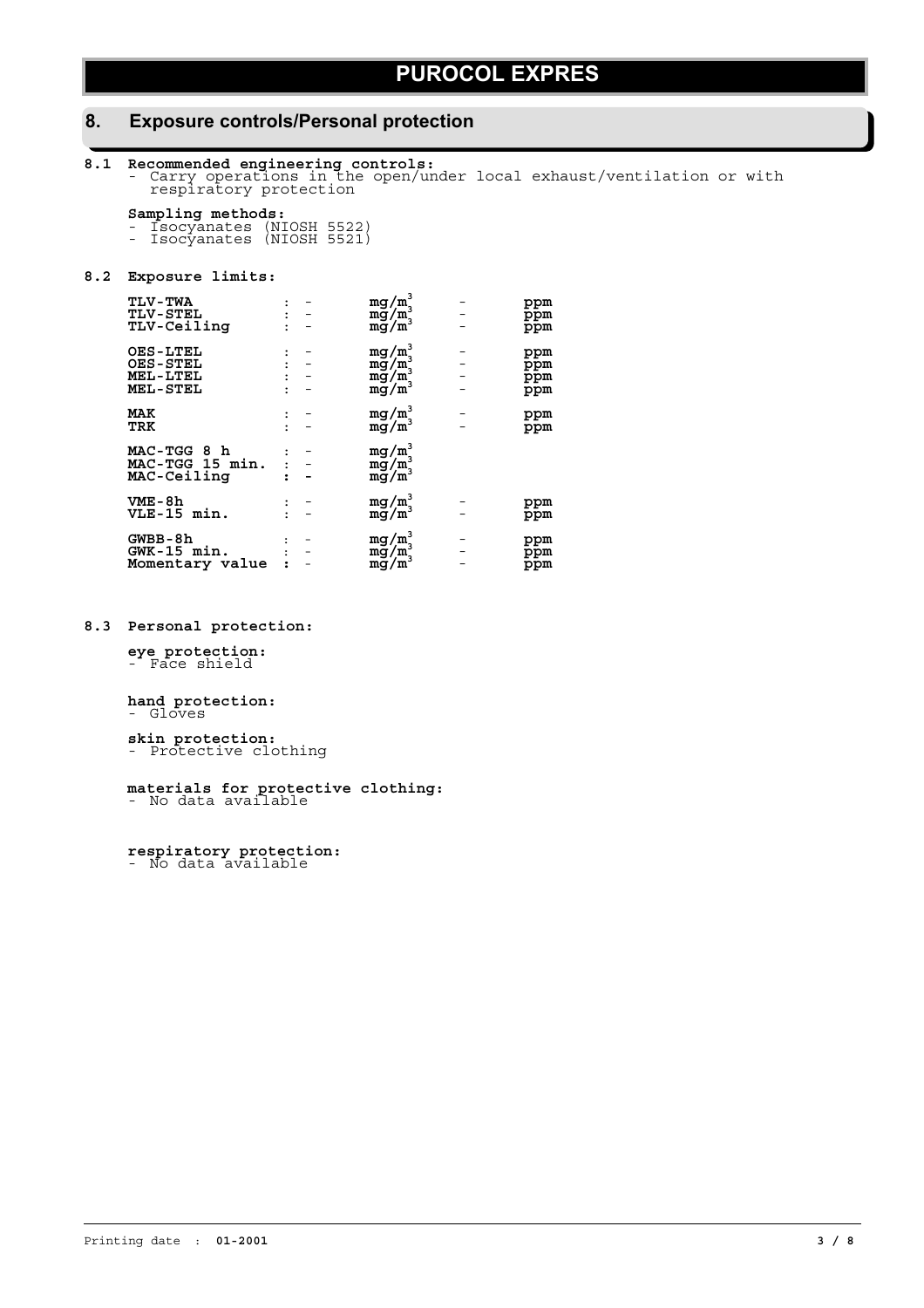# **9. Physical and chemical properties**

| 9.1 Appearance (at 20°C)        | $\ddot{\phantom{a}}$ | Paste             |              |          |               |
|---------------------------------|----------------------|-------------------|--------------|----------|---------------|
| $9.2$ Odour                     | $\mathbf{r}$         | No data available |              |          |               |
| 9.3 Colour                      | $\ddot{\phantom{a}}$ | Colourless        |              |          |               |
| 9.4 pH value                    | $\mathbf{r}$         | N.D.              |              |          |               |
| 9.5 Boiling point/boiling range | $\mathbf{r}$         | N.D.              | $^{\circ}$ C |          |               |
| 9.6 Melting point/melting range | $\mathbf{r}$         | N.D.              | $^{\circ}$ C |          |               |
| 9.7 Flashpoint                  | $\mathbf{r}$         | N.D.              | $^{\circ}$ C |          |               |
| 9.8 Auto-ignition point         | $\ddot{\phantom{a}}$ | N.D.              | °C           |          |               |
| 9.9 Explosion limits            | $\mathbf{r}$         | N.D.              | vol%         | $\left($ | $^{\circ}$ C) |
| 9.10 Vapour pressure (at 20°C)  |                      | : N.D.            | hPa          |          |               |
| 9.11 Relative density (at 20°C) |                      | : 1.1             |              |          |               |
| 9.12 Water solubility           | $\mathbf{r}$         | Insoluble         |              |          |               |
| 9.13 Soluble in                 | $\ddot{\phantom{a}}$ | Organic solvents  |              |          |               |
| 9.14 Relative vapour density    | $\ddot{\phantom{a}}$ | N.D.              |              |          |               |
| 9.15 Saturation concentration   | $\ddot{\cdot}$       | N.D.              | $g/m^3$      |          |               |
| 9.16 Viscosity                  | $\ddot{\phantom{a}}$ | N.D.              | Pa.s         |          |               |
|                                 |                      |                   |              |          |               |

# **10. Stability and reactivity**

**10.1 Stability:** - No data available

- **10.2 Reactivity/Hazardous decomposition products:** On burning: release of toxic and corrosive gases/vapours: nitrous vapours, carbon monoxide carbon dioxide
- **10.3 Conditions/materials to avoid:** - Heat sources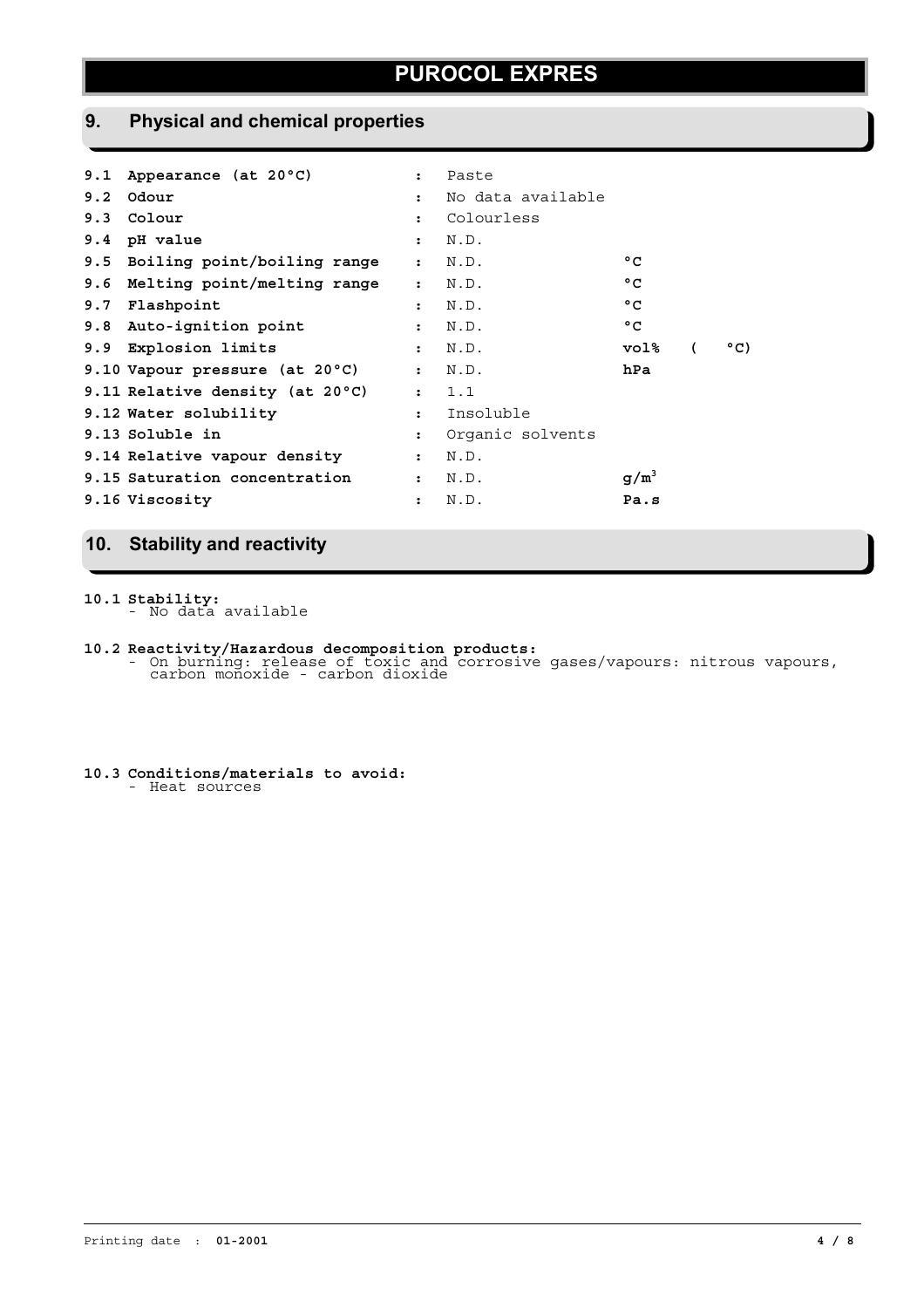## **11. Toxicological information**

### **11.1 Acute toxicity:**

BENZYL BUTYL PHTHALATE**:**

| LD50 oral rat                 | : 2330    | mg/kg          |
|-------------------------------|-----------|----------------|
| LD50 dermal rat               | : 6700    |                |
| LD50 dermal rabbit            | : > 10000 | mg/kg<br>mg/kg |
| LC50 inhalation rat : $> 6.7$ |           | $mg/174$ h     |

**11.2 Chronic toxicity:**

**EC carc. cat.:** not listed **EC muta. cat.:** not listed **EC repr. cat.:** not listed **Carcinogenicity (TLV) :** not listed **IARC classification :** 3 (benzyl butyl phthalate)

**Obligatory medical control (ARAB-RGPT Art. 124)(Belgium):** group: I number: 23.5

**11.3 Routes of exposure:** ingestion, inhalation, eyes and skin

### **11.4 Acute effects/symptoms:**

**AFTER INHALATION:**

- Harmful by inhalation
- Irritation of the respiratory tract - Irritation of the nasal mucous membranes

**AFTER SKIN CONTACT:** - Tingling/irritation of the skin

**AFTER EYE CONTACT:** - Irritation of the eye tissue

**11.5 Chronic effects:**

- May cause sensitization by skin contact
- May cause sensitization by inhalation - Skin rash/inflammation
- Respiratory difficulties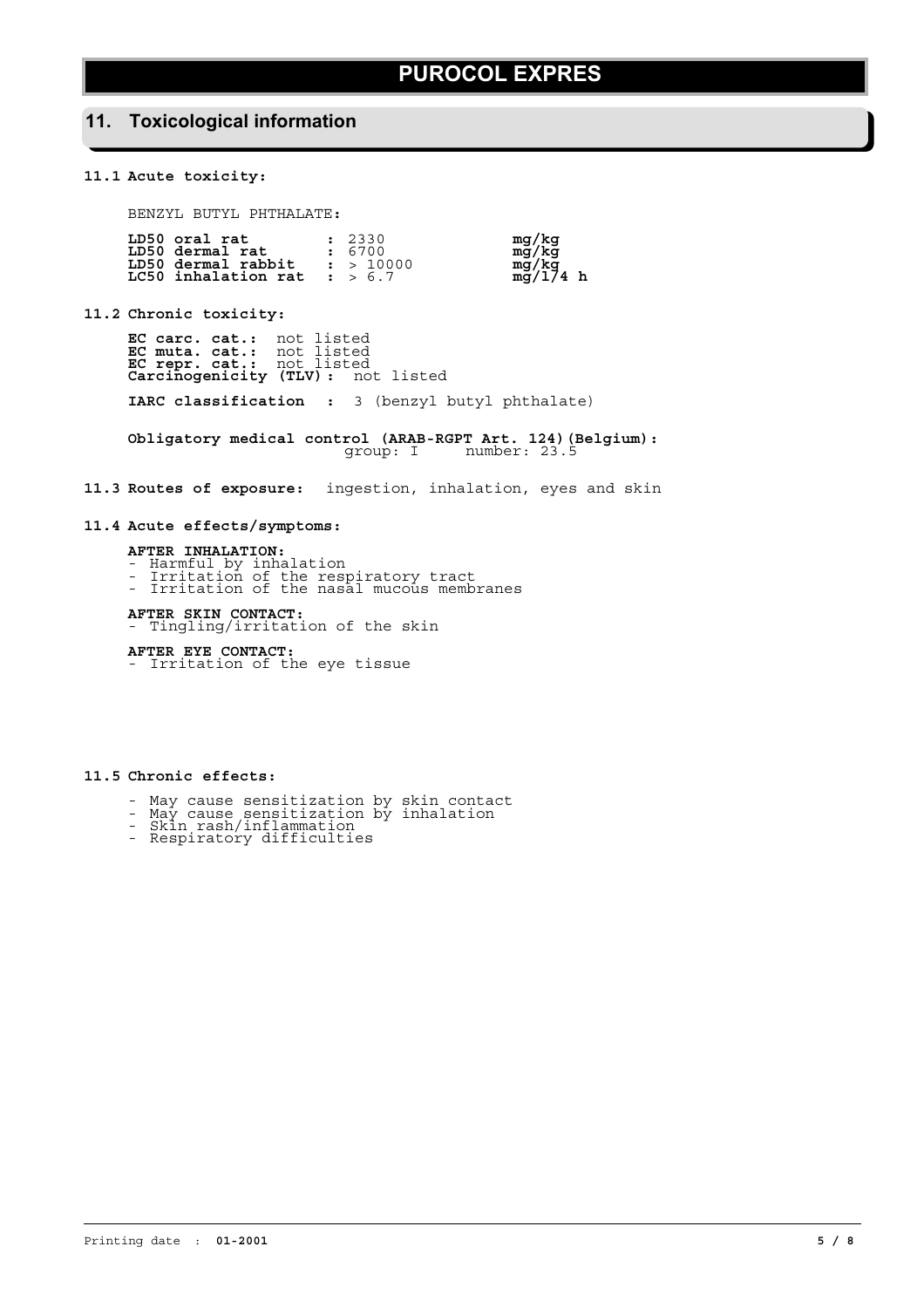| 12. Ecological information                                                                                                                  |  |                                       |                                            |                                                                                                                                                                         |  |
|---------------------------------------------------------------------------------------------------------------------------------------------|--|---------------------------------------|--------------------------------------------|-------------------------------------------------------------------------------------------------------------------------------------------------------------------------|--|
| 12.1 Mobility:                                                                                                                              |  |                                       | - Volatile organic compounds (VOC): 92.8 % |                                                                                                                                                                         |  |
| 12.2 Biodegradation:                                                                                                                        |  |                                       |                                            |                                                                                                                                                                         |  |
| $\begin{tabular}{lllllllll} -\hbox{ soil:} & T & \frac{1}{2} & : N.D. \\ \hline \text{BOD}_5 & : N.D. \\ \text{COD} & : N.D. \end{tabular}$ |  |                                       |                                            | days<br>g $\rm \bar O_2/g$ substance<br>g $\rm O_2/g$ substance                                                                                                         |  |
| - water: - No data available                                                                                                                |  |                                       |                                            |                                                                                                                                                                         |  |
| 12.3 Bioaccumulation:                                                                                                                       |  | - $log P_{ow}$ : N.D.<br>- BCF : N.D. |                                            |                                                                                                                                                                         |  |
| 12.4 Aquatic toxicity:                                                                                                                      |  |                                       |                                            |                                                                                                                                                                         |  |
| BENZYL BUTYL PHTHALATE:                                                                                                                     |  |                                       |                                            |                                                                                                                                                                         |  |
|                                                                                                                                             |  |                                       |                                            | - LC50 (96 h) : 3.3 mg/l (SALMO GAIRDNERI/ONCORHYNCHUS MYKISS)<br>- EC50 (48 h) : 1.6/1.8 mg/l (DAPHNIA MAGNA)<br>- EC50 (96 h) : 0.13 mg/l (SELENASTRUM CAPRICORNUTUM) |  |
| 12.5 Other information:                                                                                                                     |  |                                       |                                            |                                                                                                                                                                         |  |

**- WGK:** 2 (004) **- Effect on the ozone layer :** N.D. **- Waste water purification :** N.D.

## **13. Waste disposal considerations**

- **13.1 Provisions relating to waste:** Waste code (Germany) : 55905  $-$  Waste code (EC)  $\left( \frac{1}{2} \right)$  : 08 04 02
	- Waste material code (Flanders) : 512
	- Hazardous waste (91/689/EEC)

- 
- **13.2 Disposal methods:** Landfill or incinerate at an approved site in accordance with national and local regulations Remove to an authorized incinerator equipped with an afterburner and a flue gas scrubber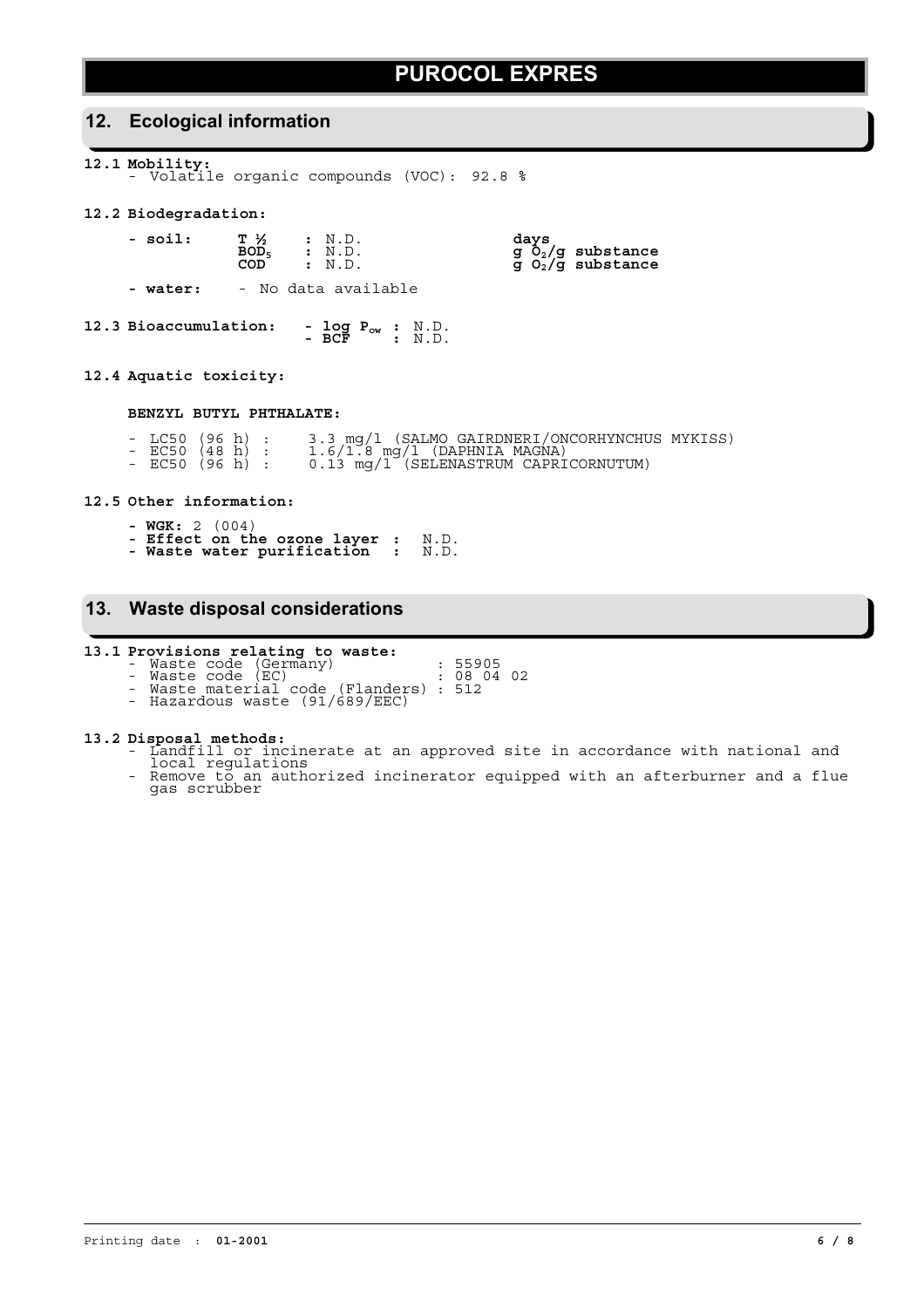### **14. Transport information**

| 90   |  |
|------|--|
| 3077 |  |

- **14.1 Proper shipping name:** UN 3077, Environmentally hazardous substance, solid, n.o.s.
- **14.2 Transport by road/rail (ADR/RID):** class 9, 12c) **Danger code:** 90 **Danger labels on tanks:** 9 **on packages:** 9
- **14.3 Substance identification number (UN number):** 3077 **Packing:** III
- **14.4 Maritime transport (IMDG code):** class 9 p. 9029 **EMS :** - **MFAG :** - **Marine pollutant:** <sup>P</sup>
- **14.5 Inland navigation (ADNR):** class 9, 12c)
- **14.6 Air freight (ICAO):** class 9 **Instruction "passenger":** 911/Y911 **Instruction "cargo":** 911

**14.7 Other information:**

When substances and their packaging meet the conditions established by ADR/RID<br>marginal 2901a, **only** the following prescriptions shall be complied with:<br>each package shall display a diamond-shaped figure with the followin inscription: - 'UN 3077'

or, in the case of different goods with different identification numbers within a single package: - the letters 'LQ'.

### **15. Regulatory information**

**Labelling in accordance with EC directives 67/548/EEC and 1999/45/EC (\*\*:see 16)** Contains : polyisocyanate R20 i Harmful by inhalation R36/37/38 : Irritating to eyes, respiratory system and skin R42/43 : May cause sensitization by inhalation and skin contact R51/53 : Toxic to aquatic organisms, may cause long-term adverse effects in the aquatic environment S(02) : (Keep out of reach of children) S23 : Do not breathe vapour S24 : Avoid contact with skin S37 : Wear suitable gloves S45 : In case of accident or if you feel unwell, seek medical<br>advice (show the label where possible)<br>: Avoid release to the environment. Refer to special<br>instructions/safety data sheets. Contains isocyanates. See information supplied by the manufacturer. Dangerous for the environment Harmful